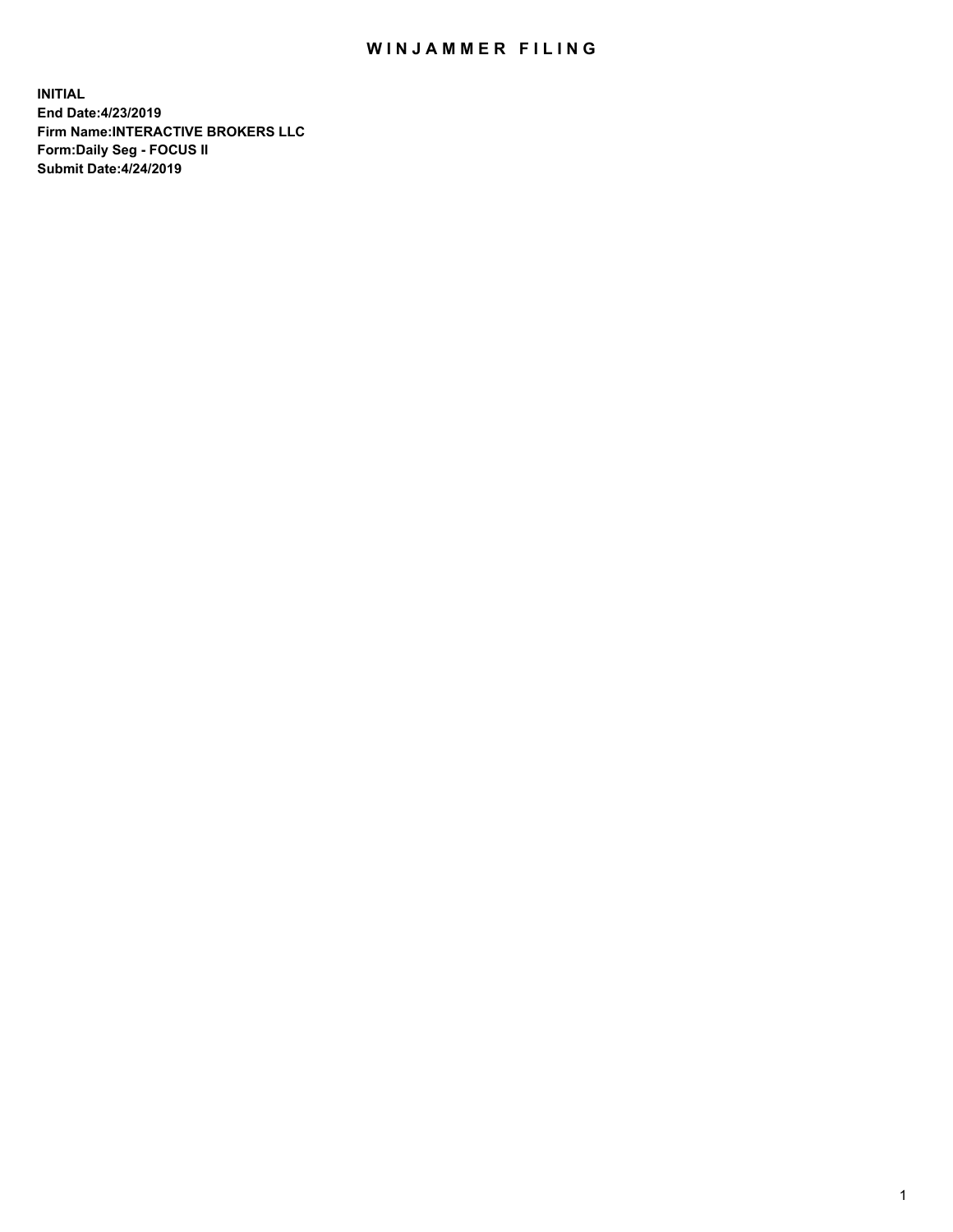**INITIAL End Date:4/23/2019 Firm Name:INTERACTIVE BROKERS LLC Form:Daily Seg - FOCUS II Submit Date:4/24/2019 Daily Segregation - Cover Page**

| Name of Company                                                                                                                                                                                                                                                                                                                | <b>INTERACTIVE BROKERS LLC</b>                                                   |
|--------------------------------------------------------------------------------------------------------------------------------------------------------------------------------------------------------------------------------------------------------------------------------------------------------------------------------|----------------------------------------------------------------------------------|
| <b>Contact Name</b>                                                                                                                                                                                                                                                                                                            | James Menicucci                                                                  |
| <b>Contact Phone Number</b>                                                                                                                                                                                                                                                                                                    | 203-618-8085                                                                     |
| <b>Contact Email Address</b>                                                                                                                                                                                                                                                                                                   | jmenicucci@interactivebrokers.c<br>om                                            |
| FCM's Customer Segregated Funds Residual Interest Target (choose one):<br>a. Minimum dollar amount: ; or<br>b. Minimum percentage of customer segregated funds required:% ; or<br>c. Dollar amount range between: and; or<br>d. Percentage range of customer segregated funds required between:% and%.                         | <u>0</u><br>$\overline{\mathbf{0}}$<br>155,000,000 245,000,000<br>0 <sub>0</sub> |
| FCM's Customer Secured Amount Funds Residual Interest Target (choose one):<br>a. Minimum dollar amount: ; or<br>b. Minimum percentage of customer secured funds required:% ; or<br>c. Dollar amount range between: and; or<br>d. Percentage range of customer secured funds required between:% and%.                           | <u>0</u><br>$\overline{\mathbf{0}}$<br>80,000,000 120,000,000<br>0 <sub>0</sub>  |
| FCM's Cleared Swaps Customer Collateral Residual Interest Target (choose one):<br>a. Minimum dollar amount: ; or<br>b. Minimum percentage of cleared swaps customer collateral required:% ; or<br>c. Dollar amount range between: and; or<br>d. Percentage range of cleared swaps customer collateral required between:% and%. | <u>0</u><br>$\underline{\mathbf{0}}$<br>0 <sub>0</sub><br>0 <sub>0</sub>         |

Attach supporting documents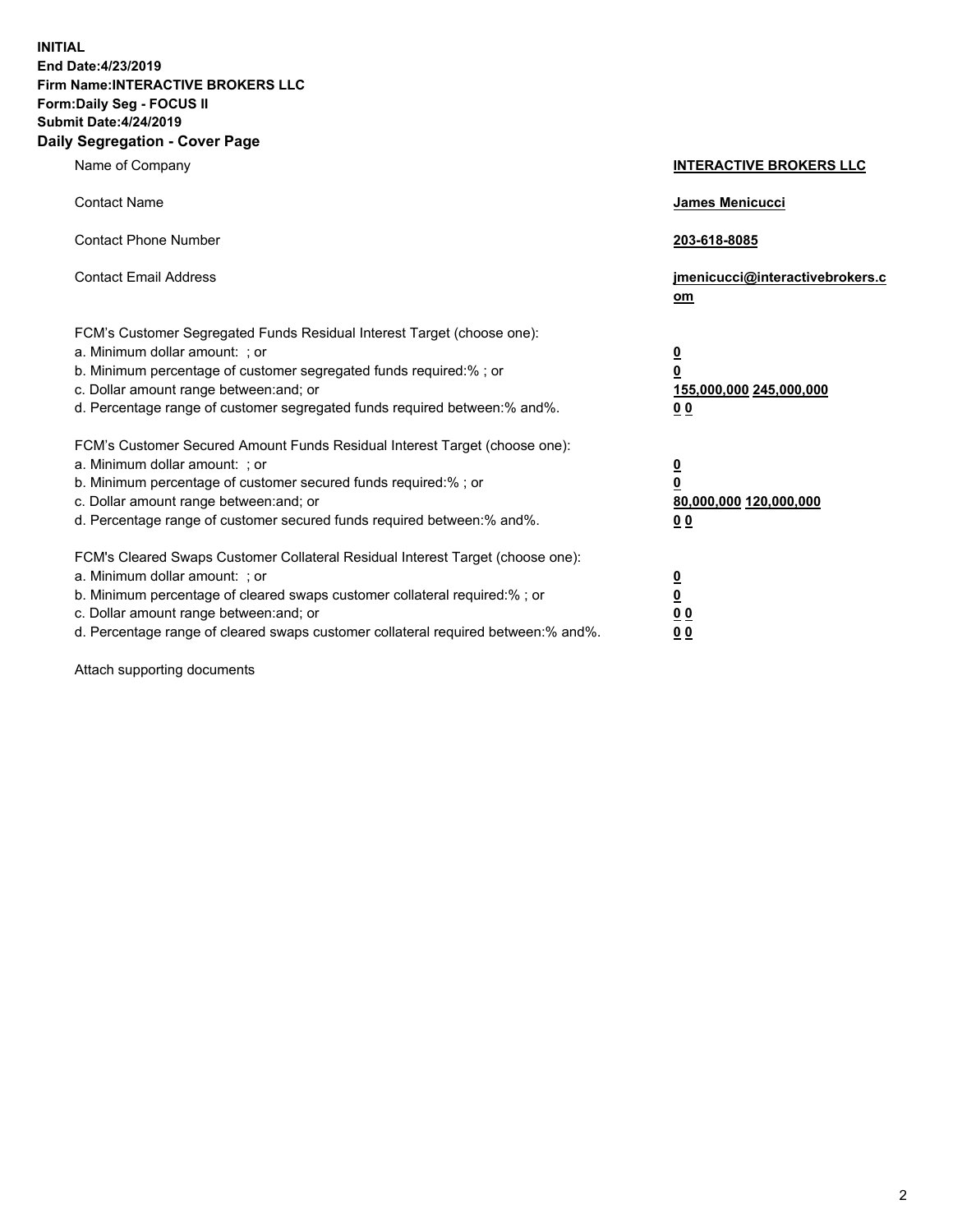## **INITIAL End Date:4/23/2019 Firm Name:INTERACTIVE BROKERS LLC Form:Daily Seg - FOCUS II Submit Date:4/24/2019**

|     | <b>Daily Segregation - Secured Amounts</b>                                                  |                                                      |
|-----|---------------------------------------------------------------------------------------------|------------------------------------------------------|
|     | Foreign Futures and Foreign Options Secured Amounts                                         |                                                      |
|     | Amount required to be set aside pursuant to law, rule or regulation of a foreign            | $0$ [7305]                                           |
|     | government or a rule of a self-regulatory organization authorized thereunder                |                                                      |
| 1.  | Net ledger balance - Foreign Futures and Foreign Option Trading - All Customers             |                                                      |
|     | A. Cash                                                                                     | 429,823,514 [7315]                                   |
|     | B. Securities (at market)                                                                   | $0$ [7317]                                           |
| 2.  | Net unrealized profit (loss) in open futures contracts traded on a foreign board of trade   | 14,216,248 [7325]                                    |
| 3.  | Exchange traded options                                                                     |                                                      |
|     | a. Market value of open option contracts purchased on a foreign board of trade              | 63,165 [7335]                                        |
|     | b. Market value of open contracts granted (sold) on a foreign board of trade                | -13,219 [7337]                                       |
| 4.  | Net equity (deficit) (add lines 1.2. and 3.)                                                | 444,089,708 [7345]                                   |
| 5.  | Account liquidating to a deficit and account with a debit balances - gross amount           | 6,733 [7351]                                         |
|     | Less: amount offset by customer owned securities                                            | 0 [7352] 6,733 [7354]                                |
| 6.  | Amount required to be set aside as the secured amount - Net Liquidating Equity              | 444,096,441 [7355]                                   |
|     | Method (add lines 4 and 5)                                                                  |                                                      |
| 7.  | Greater of amount required to be set aside pursuant to foreign jurisdiction (above) or line | 444,096,441 [7360]                                   |
|     | 6.                                                                                          |                                                      |
|     | FUNDS DEPOSITED IN SEPARATE REGULATION 30.7 ACCOUNTS                                        |                                                      |
| 1.  | Cash in banks                                                                               |                                                      |
|     | A. Banks located in the United States                                                       | 70,112,376 [7500]                                    |
|     | B. Other banks qualified under Regulation 30.7                                              | 0 [7520] 70,112,376 [7530]                           |
| 2.  | Securities                                                                                  |                                                      |
|     | A. In safekeeping with banks located in the United States                                   | 412,535,330 [7540]                                   |
|     | B. In safekeeping with other banks qualified under Regulation 30.7                          | 0 [7560] 412,535,330 [7570]                          |
| 3.  | Equities with registered futures commission merchants                                       |                                                      |
|     | A. Cash                                                                                     | $0$ [7580]                                           |
|     | <b>B.</b> Securities                                                                        | $0$ [7590]                                           |
|     | C. Unrealized gain (loss) on open futures contracts                                         | $0$ [7600]                                           |
|     | D. Value of long option contracts                                                           | $0$ [7610]                                           |
|     | E. Value of short option contracts                                                          | 0 [7615] 0 [7620]                                    |
| 4.  | Amounts held by clearing organizations of foreign boards of trade                           |                                                      |
|     | A. Cash                                                                                     | $0$ [7640]                                           |
|     | <b>B.</b> Securities                                                                        |                                                      |
|     | C. Amount due to (from) clearing organization - daily variation                             | $0$ [7650]                                           |
|     | D. Value of long option contracts                                                           | $0$ [7660]                                           |
|     | E. Value of short option contracts                                                          | $0$ [7670]                                           |
| 5.  | Amounts held by members of foreign boards of trade                                          | 0 [7675] 0 [7680]                                    |
|     | A. Cash                                                                                     |                                                      |
|     |                                                                                             | 83,040,146 [7700]                                    |
|     | <b>B.</b> Securities                                                                        | $0$ [7710]                                           |
|     | C. Unrealized gain (loss) on open futures contracts                                         | 2,622,241 [7720]                                     |
|     | D. Value of long option contracts                                                           | 63,165 [7730]                                        |
|     | E. Value of short option contracts                                                          | <mark>-13,219</mark> [7735] <b>85,712,333</b> [7740] |
| 6.  | Amounts with other depositories designated by a foreign board of trade                      | 0 [7760]                                             |
| 7.  | Segregated funds on hand                                                                    | $0$ [7765]                                           |
| 8.  | Total funds in separate section 30.7 accounts                                               | 568,360,039 [7770]                                   |
| 9.  | Excess (deficiency) Set Aside for Secured Amount (subtract line 7 Secured Statement         | 124,263,598 [7380]                                   |
|     | Page 1 from Line 8)                                                                         |                                                      |
| 10. | Management Target Amount for Excess funds in separate section 30.7 accounts                 | 80,000,000 [7780]                                    |
| 11. | Excess (deficiency) funds in separate 30.7 accounts over (under) Management Target          | 44,263,598 [7785]                                    |
|     |                                                                                             |                                                      |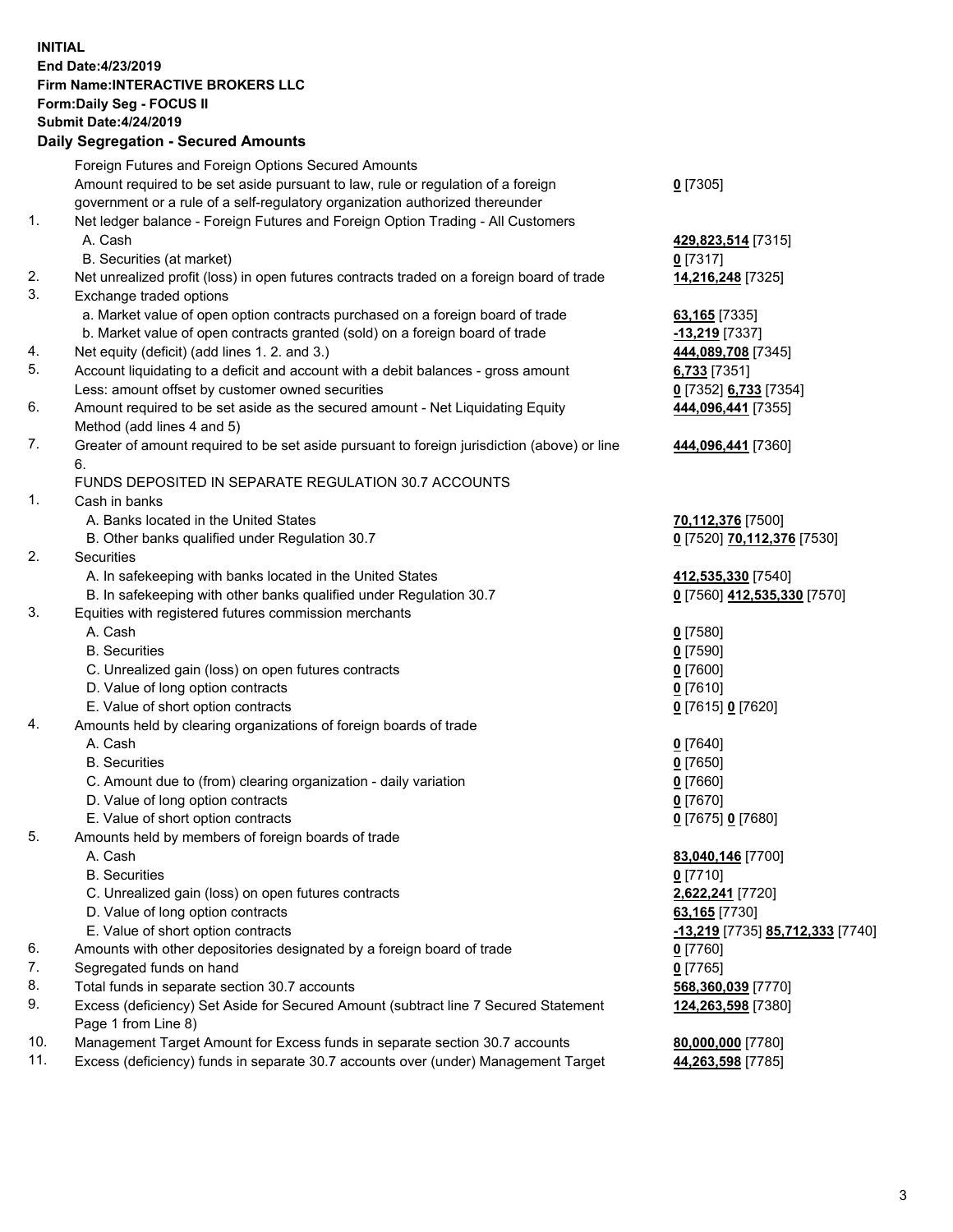**INITIAL End Date:4/23/2019 Firm Name:INTERACTIVE BROKERS LLC Form:Daily Seg - FOCUS II Submit Date:4/24/2019 Daily Segregation - Segregation Statement** SEGREGATION REQUIREMENTS(Section 4d(2) of the CEAct) 1. Net ledger balance A. Cash **3,711,814,488** [7010] B. Securities (at market) **0** [7020] 2. Net unrealized profit (loss) in open futures contracts traded on a contract market **41,881,870** [7030] 3. Exchange traded options A. Add market value of open option contracts purchased on a contract market **142,848,468** [7032] B. Deduct market value of open option contracts granted (sold) on a contract market **-201,393,591** [7033] 4. Net equity (deficit) (add lines 1, 2 and 3) **3,695,151,235** [7040] 5. Accounts liquidating to a deficit and accounts with debit balances - gross amount **1,212,732** [7045] Less: amount offset by customer securities **0** [7047] **1,212,732** [7050] 6. Amount required to be segregated (add lines 4 and 5) **3,696,363,967** [7060] FUNDS IN SEGREGATED ACCOUNTS 7. Deposited in segregated funds bank accounts A. Cash **496,065,480** [7070] B. Securities representing investments of customers' funds (at market) **2,188,127,785** [7080] C. Securities held for particular customers or option customers in lieu of cash (at market) **0** [7090] 8. Margins on deposit with derivatives clearing organizations of contract markets A. Cash **2,735,617** [7100] B. Securities representing investments of customers' funds (at market) **1,292,773,539** [7110] C. Securities held for particular customers or option customers in lieu of cash (at market) **0** [7120] 9. Net settlement from (to) derivatives clearing organizations of contract markets **-169,262** [7130] 10. Exchange traded options A. Value of open long option contracts **143,047,427** [7132] B. Value of open short option contracts **-201,599,956** [7133] 11. Net equities with other FCMs A. Net liquidating equity **0** [7140] B. Securities representing investments of customers' funds (at market) **0** [7160] C. Securities held for particular customers or option customers in lieu of cash (at market) **0** [7170] 12. Segregated funds on hand **0** [7150] 13. Total amount in segregation (add lines 7 through 12) **3,920,980,630** [7180] 14. Excess (deficiency) funds in segregation (subtract line 6 from line 13) **224,616,663** [7190] 15. Management Target Amount for Excess funds in segregation **155,000,000** [7194]

16. Excess (deficiency) funds in segregation over (under) Management Target Amount Excess

**69,616,663** [7198]